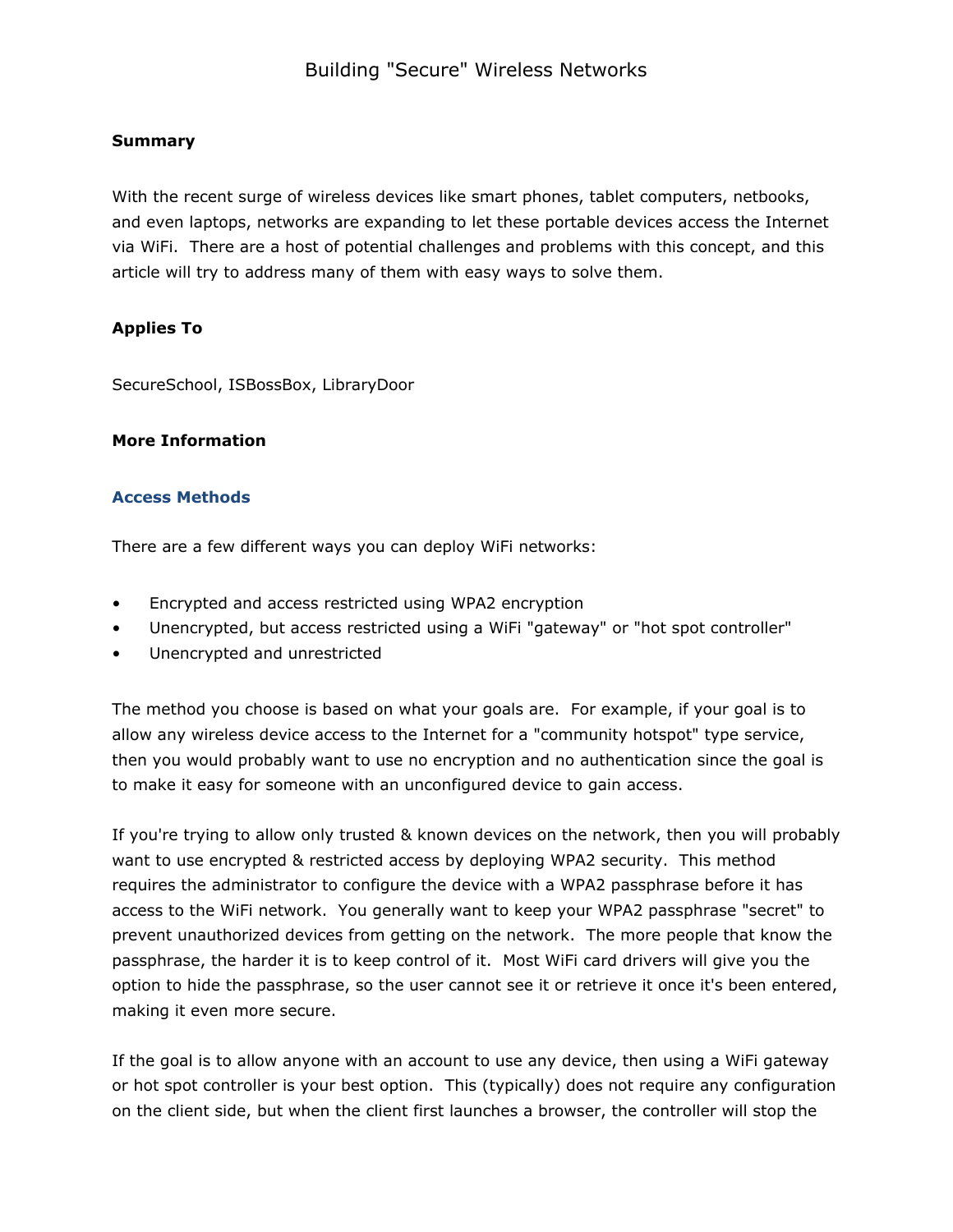## Building "Secure" Wireless Networks

request for the site that was asked for and instead present the user with a page to login with, and then grant them access to the wired network.

Each method has it's own advantages and disadvantages. If you choose not to use an encryption method like WPA2, all WiFi traffic is unencrypted. This means that anyone that has a device (authorized or not) that can run a packet sniffer like Wireshark can easily watch traffic and grab usernames and passwords "out of the air", not to mention data like email messages and files that are being transferred.

If you choose to use a gateway or hot spot controller, these devices are not inexpensive and usually require certain brands of access points to be used, which can raise your cost even more. However, this adds accountability to network access since the users have to login before they are granted access to the "wired side" of the gateway.

If you go with a simple deployment requiring WPA2 on all devices without a gateway, then you must configure the WPA2 passphrase in every device manually, but you then know all the devices that are on your wireless network (unless someone steals the WPA2 passphrase from a Post-It note).

Other encryption methods like WEP and WPA have been cracked already and are flawed, and should not be used. Even some forms of WPA2 have weaknesses. The best encryption mechanism at the time this article was written is WPA2-AES. WPA2-TKIP has some weaknesses and has been exploited in lab environments.

### Access Control

Where the WiFi devices have access to is something that must be considered early on in your design goals. If you're goal is to give any device access to your WiFi network, you're probably going to want to restrict WiFi devices to allow access only to the Internet (via SecureSchool). This is because not all WiFi devices may be trustworthy. Consider a student that brings in a laptop from home to the school WiFi network. While the student is at home, they can download and install tools to scan and hack Windows servers. When that laptop is now on the WiFi network at the school, that student can use those tools against your network. You want to limit (as much as possible) what places these devices have access to, while letting them do what has to be done. In most environments, the goal is to simply allow filtered access to the Internet.

To do this, the easiest and best way is to segment your WiFi network from your wired network using a simple two port router like a Cisco 861 router. Using the router, you would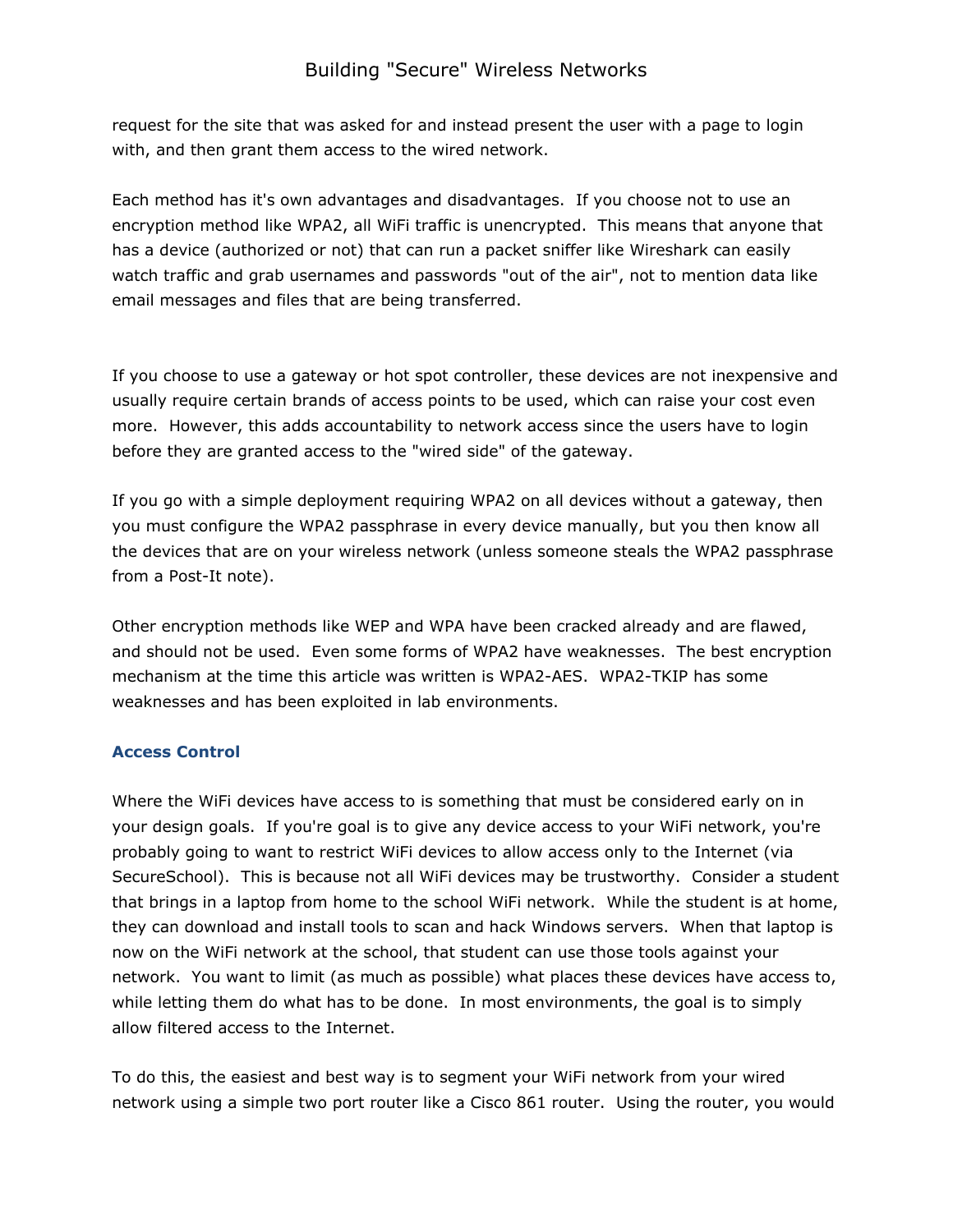create a new subnet off of your existing network:



In this example, your existing LAN is 10.1.1.0/24. You would add a new router, with one interface plugged into the 10.1.1.0/24 subnet, and it's other interface would be a new 10.1.2.0/24 subnet. This router would also have a DHCP relay agent configured on it, so you can still use your single DHCP server on 10.1.1.1, just add a new scope. The important thing this gives you is the ability to create Access Control Lists, or ACLs, on the router. You can create a rule at allows 10.1.2.0/24 to access only 10.1.1.254, and deny all other traffic from 10.1.2.0/24. Also, you can create a rule denying access from 10.1.1.0/24 to 10.1.2.0/24, except for 10.1.1.254. These simple rules will keep WiFi computers from accessing anything except SecureSchool, and prevent any wired computers from accessing any WiFi computers.

If you plan on using a WiFi gateway or hot spot controller, these devices are typically routers as well that can have rules in them. You would put these rules in that device and accomplish the same things.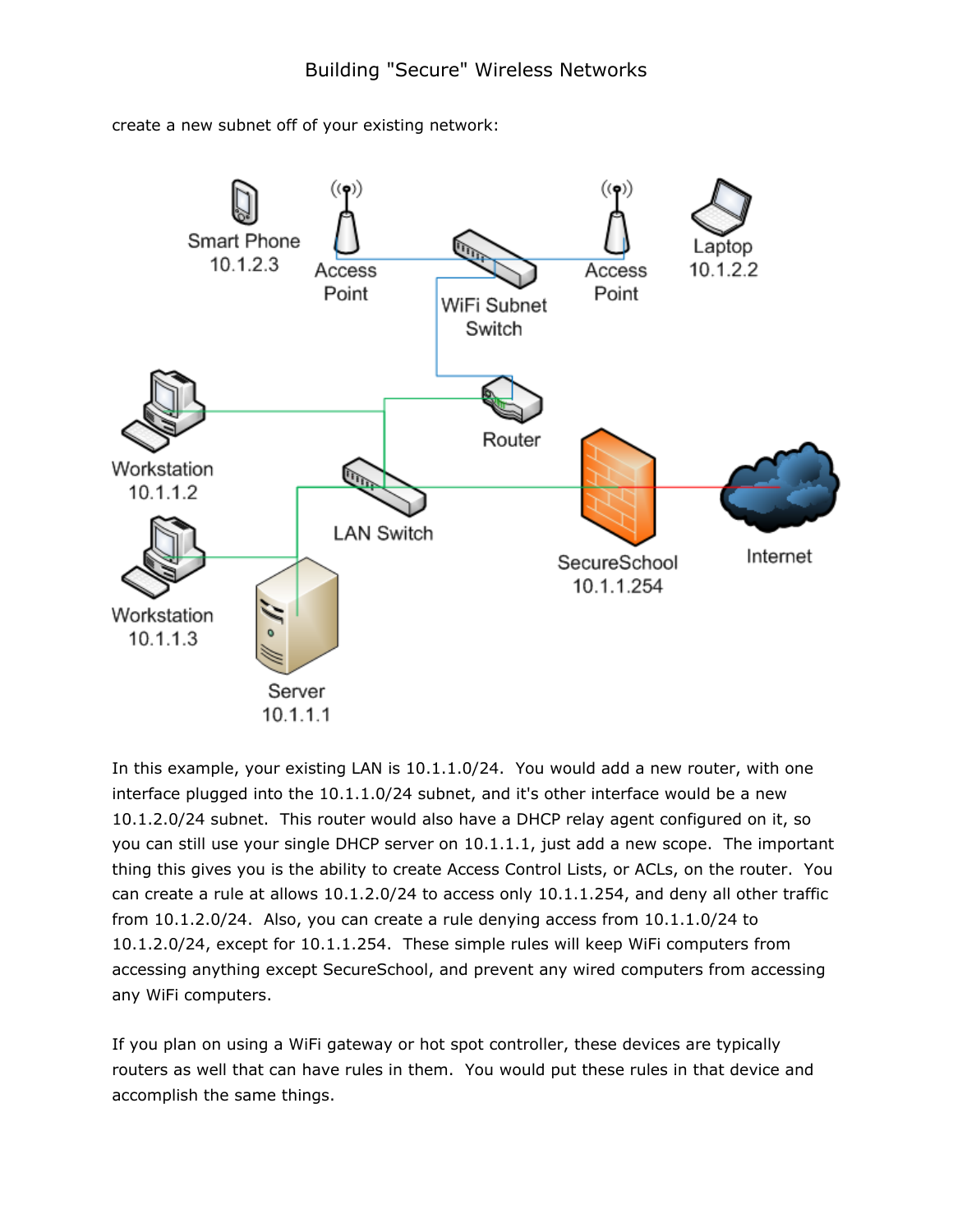This does not mean however that you cannot access any internal "services" if you are on the WiFi network. For example, if you have a web based library card catalog, you can still access it through SecureSchool since you're not connecting directly to the library server.

## Internet Access

The final challenge to the puzzle is how to get these devices to access the Internet. Unfortunately this is the hardest part of the puzzle since you are not always in control of these devices and the software involved. For starters, the best way to deploy proxy settings to devices that will be going between two locations (like work and home) is to configure and use Proxy Auto Detect. The instructions for this are at <http://kb.k12usa.com/Knowledgebase/Proxy-Auto-Detect>.

Proxy Auto Detect covers all devices that support it. Many devices only partially support it, and some do not support it at all. For the iPad and other iOS devices, see <http://kb.k12usa.com/Knowledgebase/Proxy-Setup-for-Apple-iPad> for help. Android based devices do not support proxy settings at all yet.

Once you get proxy settings deployed (manually or automatically) to your client devices, you now have to decide how to authenticate them, if at all. If you use authentication on SecureSchool, then the client device should pop-up a login box and ask them for their name and password. If you do not want your users to have to login when on WiFi, or if the people using WiFi will not have accounts (like when you are using WiFi to provide community access), then you'll have to setup an IP Group to force the WiFi computers into a particular filter set. To create an IP Group:

- Go to "User Auth" -> "IP Groups" -> "Add An IP Group". Select a Filter Set you want to use to filter the WiFi users, enter a name for the group, and click "Submit"
- Go to "User Auth" -> "IP Groups" -> "Add a Workstation IP". Enter the range of addresses you will be using for WiFi users (in our example, 10.1.2.0/24), enter a comment, select the IP group you just made, and click "Submit"

## Other Considerations

You need to consider security for any services that you plan on deploying or using on the WiFi network. For example, if you have a web browser based student information system or accounting system, you want to use HTTPS to access it, instead of HTTP. This way, any communications between the client and the server are encrypted and no other users on the WiFi network will be able to capture packets and steal user credentials or data.